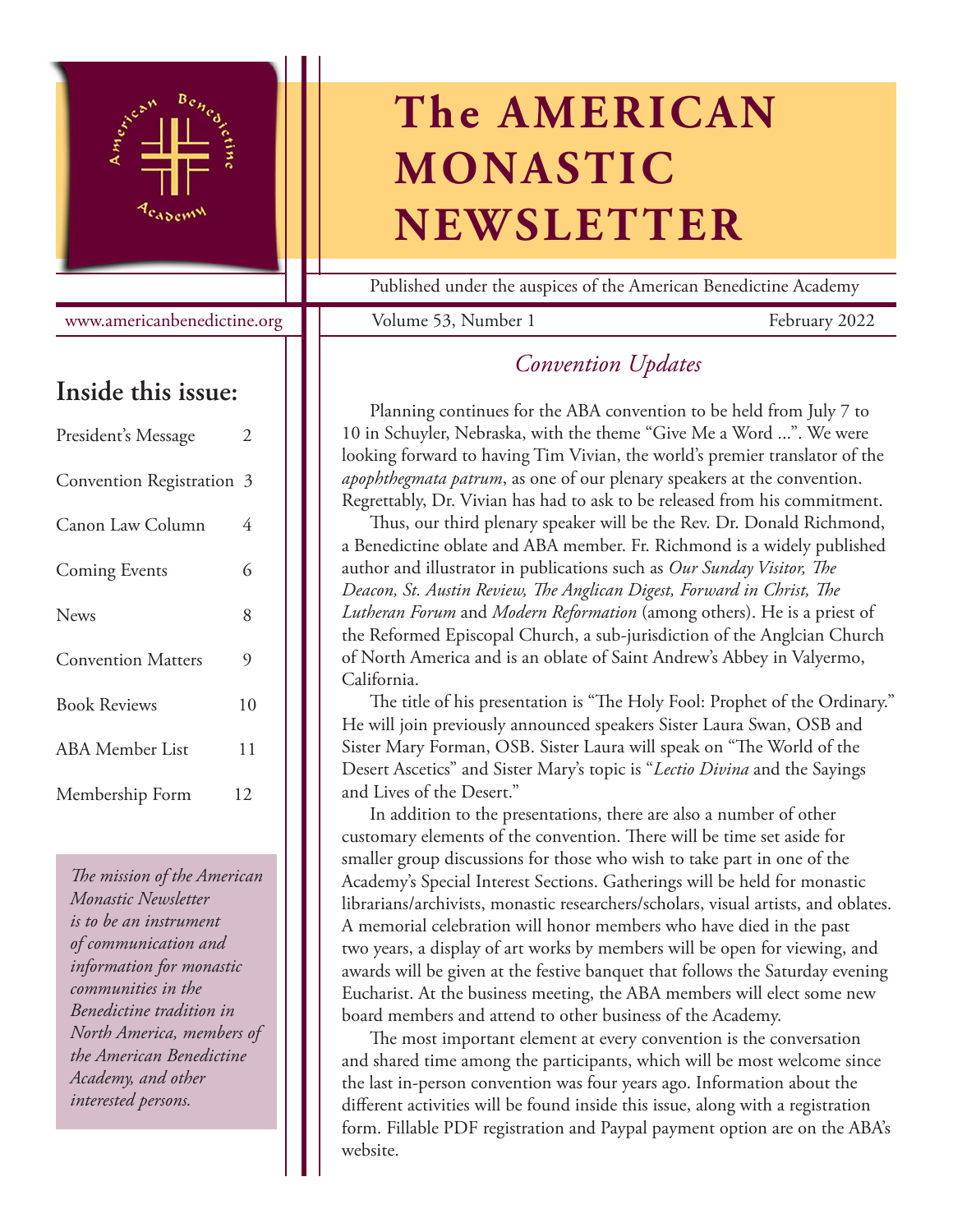## *President's Message*

Dear ABA Members and Friends,

As we prepare to gather in person again this July at the St. Benedict Center in Schuyler, Nebraska, I have been spending some time thinking about the conference theme of "Give me a word…". When I decided to have that as our 2022 theme, it was for the purpose of speaking words of life and wisdom into contemporary monasticism. As I said in my 2020 presidential address: "Notice that the need for a 'word' is not just for the sake of knowledge or curiosity; rather, it is for the purpose of salvation. … These words matter because they deal with life and salvation. These words are born from wisdom and instill wisdom in the next generation of monastics. These words are not opinion pieces but words that give life and give it abundantly (cf. John 10:10). These words also lead to action."

I then concluded with these thoughts: "The goal is not just to look back at the monastic tradition of the early Egyptian desert in an abstract historical manner but to appropriate that tradition anew for the purpose of moving forward as monastics, oblates and friends of monastic communities. We need to hear a fresh word from the wise monastics of the past but also we need to hear a word from our current ammas and abbas of the monastic desert, literal or otherwise." I still think this is all true, of course, and as we approach the convention, I am finding myself excited about the



#### *The AMERICAN MONASTIC NEWSLETTER*

Submit any announcements or articles to: Editor: Judith Sutera, OSB Mount St. Scholastica, 801 S. 8th, Atchison, KS 66002 Email: jsutera@mountosb.org

For all address changes, membership payments, or any other ABA business, please contact the ABA secretary: Email: abacadsec@gmail.com

*The American Monastic Newsletter* is published three times per year and it, as well as other ABA information, may be read online at:

*www.americanbenedictine.org*

words that we will hear. But I do not just want to hear words, I want them to be words that will lead to action, that will lead to wisdom.

Having recently turned 50 years old I have spent some time in reflection. I realize that I still love being a university professor and parish priest. As my kids enter their years of adulthood, I continue to receive great joy from their growth and development. As I approach twenty-eight years of marriage, my wife and I continue to be happily married.

In short, all is well. But I find myself thinking differently about my reading, studying and writing life. Though these are traditional tasks for a university professor, they are done for different reasons. As a junior faculty member I was motivated by my desire to "make rank" and earn tenure. Midcareer I was more motivated to establish myself in "the academy." I did not need to be the "expert" known and consulted by everyone but I wanted to publish thoughtful and responsible books and articles. Now, as I enter into my senior faculty member years, I am mostly motivated by a "learning for learning's sake" mentality. That is, I have rediscovered the joy of reading and thinking above reading and thinking merely for publication's sake. I feel like I am in the glory of my graduate school days again!

But the risk now, I think, is that I could fall into the sin of *curiositos*. In the *Confessions*, Augustine says that curiosity is "a vain desire cloaked in the name of knowledge" wherein one "proceeds to search out the secrets of nature, things outside ourselves, to know which profits us nothing, and of which men desire nothing but to know them." Simply put, curiosity is solely knowledge for knowledge's sake. And this is what I am afraid I might be prone to, but also what I do not want for our upcoming convention. Again, a disciple's request for a "word" must not be only for curiosity's sake but for life and salvation, which leads to action. So please join us in July in Nebraska as we hear words of life from our speakers and share them with one another.

> Greg Peters ABA president greg.peters@biola.edu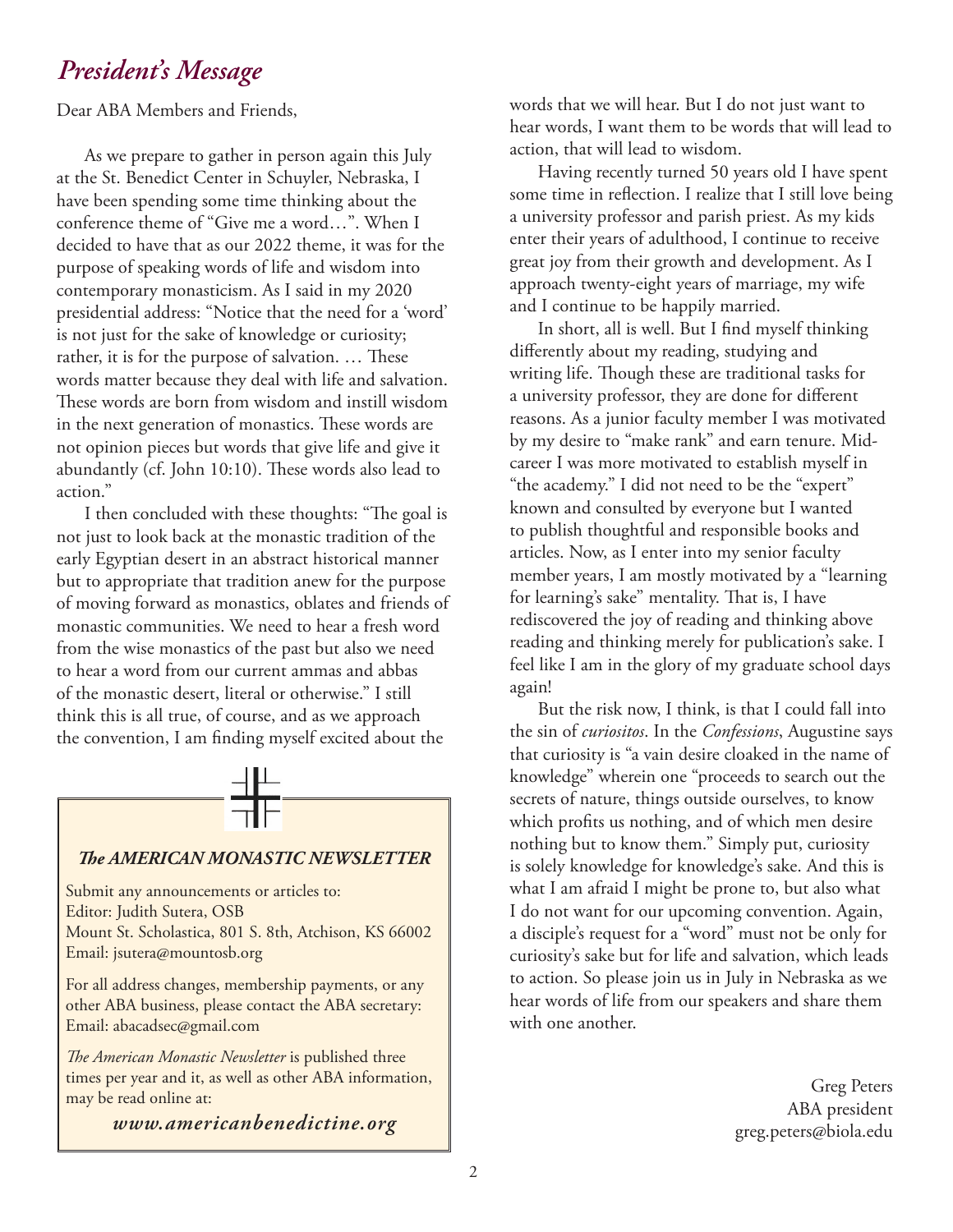| <b>ABA Biennial Convention</b><br>"Give Me a Word"<br>July 7-10, 2022<br>St. Benedict Center<br>Schuyler, Nebraska |                                         |                                          |                                                             |                                                                                         |                                               |
|--------------------------------------------------------------------------------------------------------------------|-----------------------------------------|------------------------------------------|-------------------------------------------------------------|-----------------------------------------------------------------------------------------|-----------------------------------------------|
|                                                                                                                    |                                         |                                          | <b>Registration Form</b><br>(Please Print)                  |                                                                                         |                                               |
|                                                                                                                    |                                         |                                          |                                                             |                                                                                         |                                               |
|                                                                                                                    |                                         |                                          |                                                             |                                                                                         |                                               |
|                                                                                                                    |                                         |                                          |                                                             |                                                                                         |                                               |
|                                                                                                                    |                                         |                                          |                                                             |                                                                                         |                                               |
|                                                                                                                    |                                         |                                          |                                                             |                                                                                         |                                               |
|                                                                                                                    |                                         |                                          |                                                             |                                                                                         |                                               |
| <b>Registration Fee</b> (mark your choice)                                                                         |                                         |                                          |                                                             |                                                                                         |                                               |
|                                                                                                                    |                                         | Before April 1, 2022 After April 1, 2022 |                                                             |                                                                                         |                                               |
| <b>ABA Members</b>                                                                                                 | \$175                                   | \$200                                    |                                                             |                                                                                         |                                               |
| <b>Non-Members</b>                                                                                                 | \$200                                   | \$225                                    |                                                             |                                                                                         |                                               |
| Room and Meals (Includes three nights and Thursday evening dinner through Sunday morning breakfast)                |                                         |                                          |                                                             |                                                                                         |                                               |
|                                                                                                                    |                                         |                                          | Single: \$235 Double: \$215 I would like to share room with |                                                                                         |                                               |
| <b>Commuter</b> (covers meals only): \$100                                                                         |                                         |                                          |                                                             |                                                                                         | (both individuals should list on their forms) |
| <b>Airport Transportation **</b>                                                                                   |                                         |                                          |                                                             |                                                                                         |                                               |
|                                                                                                                    |                                         |                                          |                                                             | Departure Date Time                                                                     |                                               |
| ** ABA will provide names of those arriving at approximately the same time, to facilitate travel to Schuyler.      |                                         |                                          |                                                             |                                                                                         |                                               |
| Please specify any dietary restrictions or mobility assistance needed                                              |                                         |                                          |                                                             |                                                                                         |                                               |
| <b>Registration Fee</b>                                                                                            | <u> 1989 - Johann Barbara, martxa a</u> |                                          |                                                             | Please make check payable to<br>American Benedictine Academy                            |                                               |
| + Room and Meals                                                                                                   |                                         |                                          |                                                             | and mail with registration form to:                                                     |                                               |
| <b>TOTAL</b>                                                                                                       |                                         |                                          |                                                             | Julie A. Ferraro<br>Mount St. Scholastica<br>801 South 8th Street<br>Atchison, KS 66002 |                                               |

**If paying with PayPal, email form to**: *ABAcadSec@gmail.com*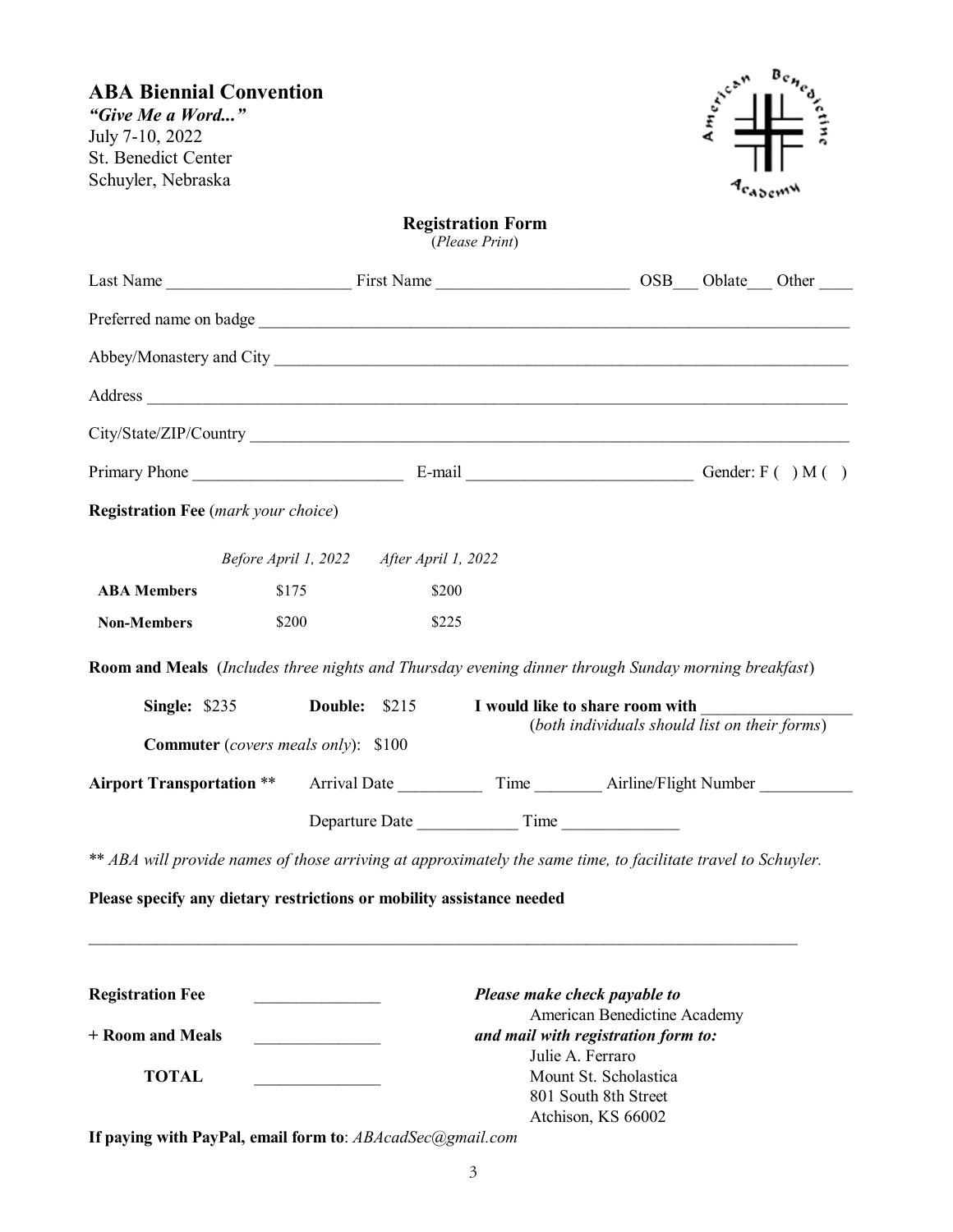#### **CANON LAW COLUMN**

#### *Claustral Oblates*

Most often when we hear or read the term "oblate" we think of women or men who associate themselves with a particular monastery but do not become members of the community and live with the monastics. Occasionally such a woman or man has been referred to as an "extern oblate" or a "secular oblate." However, more often than not, the person is simply referred as an oblate.

However, even before the eleventh century, there were also oblates who lived in the monastery and observed the life of the monks. This oblate, who did not make formal monastic profession, was at times referred to as "confrater" or "intern oblate" or "regular oblate." Today, an oblate living with the monastic community is generally referred to as a "claustral oblate."

Benedictine men's congregations (OSB), Cistercians of the Strict Observance (OCSO), and the Order of Cistercians (O.Cist.) congregations provide for the possibility of claustral oblates in their proper law. The Benedictine women's congregations in the United States do not mention either extern oblates or claustral oblates. However, since the proper law of the women's congregations does not prohibit oblates or claustral oblates, the decision and process is left to the discretion of each monastery.

The OSB men's congregations, while providing for claustral oblates, leave the particulars to the individual monasteries. Depending upon each congregation, the O.Cist either provide for norms by the congregation or by each monastery or both.

In 1987, the OCSO general chapter adopted "Statute for Oblates" who live within a monastic community. The statutes prescribe the admission process, a probationary period determined by the abbot, a two year aspirant-oblate stage, and a final probationary period of three years before "definitive engagement." In 2020 there were 29 claustral oblates in monks' monasteries and 26 claustral oblates in nuns' monasteries of OCSO.

There may be various reasons for accepting someone as a claustral oblate. A person may not be canonically eligible to be a professed monastic because of a pre-exiting marriage for which the person has not received an annulment. A person may have financial or family obligations or both. A person may be older and the stages of initial formation for a professed member do not seem reasonable for the person.

Many monastic communities have an age limit policy regarding persons requesting to become a professed monastic. One of the primary reasons for such a policy is that an older person may find it difficult to adjust to the communal life and the obligations. Now some persons have suggested that an older person could be accepted as a claustral oblate. However, a claustral oblate is invited into the community to live as a monastic in a similar way that a person is invited into the community as a professed member.

Caution is advised when accepting into a community an older member as a claustral oblate who is not financially independent. Such a person may not adjust or fit in to the community. However, a problem may arise when the person leaves or is dismissed. Unlike a younger person, the older person does not have the ability to leave and become self-supporting. Therefore, the monastery would have to provide for the person upon leaving.

Today, if a monastery is considering accepting a person as a claustral oblate, the monastery should have a policy that provides for qualifications of admission, the stages of admission, the rights and obligations of the oblate, and the extent and expectations of his/ her participation in the life of the community. The qualifications for admission may include age, health, religious affiliation, marital status, family obligations, and financial factors such as assets and debt. The stages of probation may include a novitiate similar or the same as a canonical novitiate. The rights may include financial support, health care, and a process before termination of the status of claustral oblate. The obligations may include the observance of poverty and obedience. The extent and expectations of participation in the life of the community may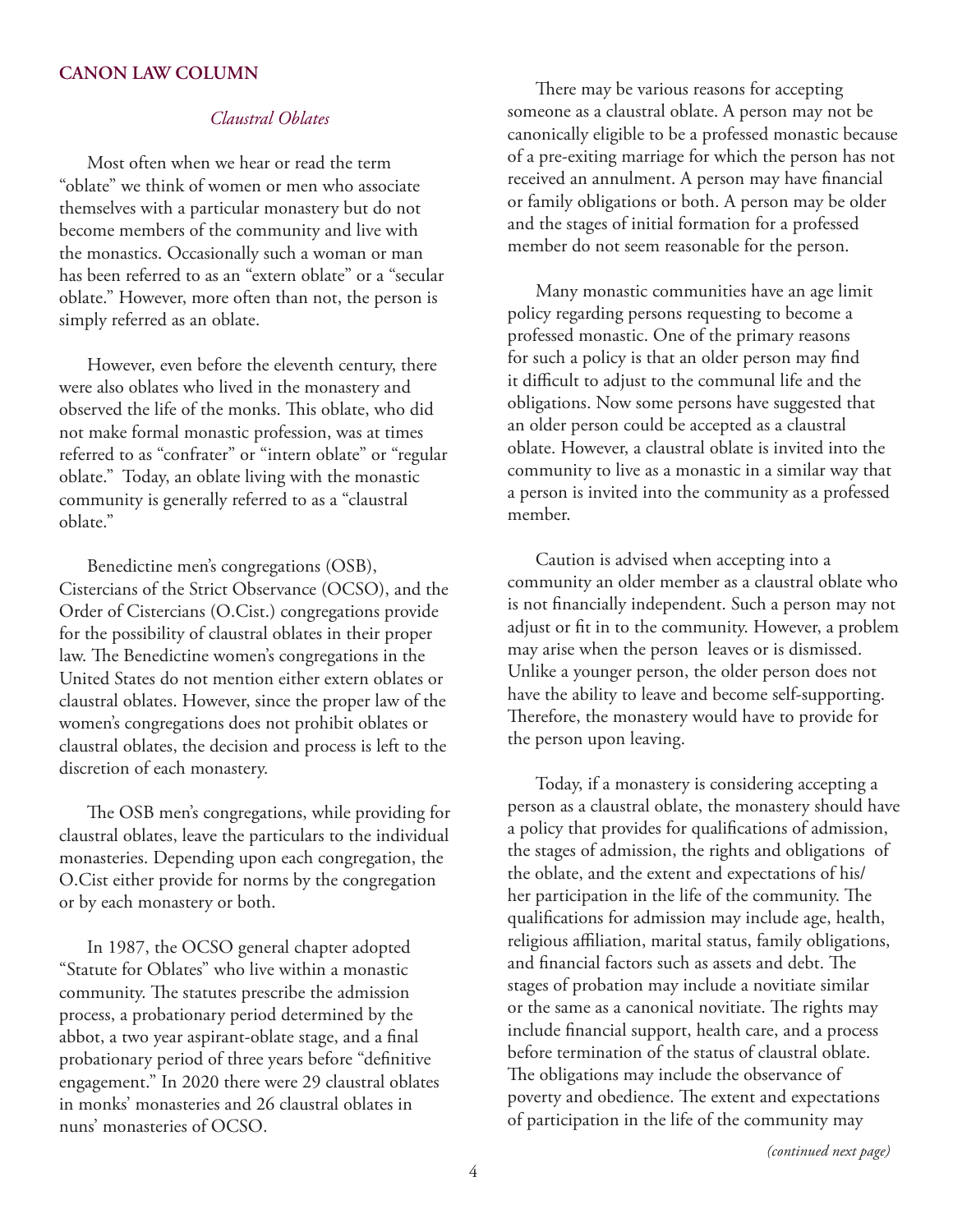include attendance at common prayer, meals, community meetings, and chapter.

In order to formalize the policies, it is good to enter into a formal document such as a Memorandum of Understanding that specifies the above. The formal document may vary in each individual case, especially when it comes to financial matters. Attached to this article is a sample draft of a formal document. This document is only a template that must be adjusted in each situation.

> Daniel J Ward, OSB djaward44@gmail.com

#### **TEMPLATE FOR A CLAUSTRAL OBLATE AGREEMENT**

NAME (the "Oblate") requests to become a claustral oblate of (name of Abbey/Monastery) a public juridic person of the Roman Catholic Church, (the "Abbey"/ "The Monastery"). The Abbey/ Monastery is willing to accept the Oblate as a claustral oblate.

This Agreement establishes the relationship between the Oblate and the Abbey during initial formation, and if accepted as a claustral oblate for the duration of his/her status as a claustral oblate.

Wherefore, the Parties agree to the following terms and conditions.

The Oblate agrees to:

1. abide by the norms, customs and schedules of the Abbey/Monastery (such as wearing the habit according to the custom of the Abbey/Monastery; also may include any way in which the Oblate is not allowed to participate in the life of the Monastery such as canonical chapters).

2. abide by the policies of the Abbey/Monastery regarding claustral oblates.

3. retain ownership of all his/her present and future liquid and real assets. He/She may manage his own liquid and real assets. He/She may use personal liquid and real assets for his/her own benefit.

[Alternate 3. may not dispose of or use his/her liquid or real assets or use them for his/her own

*(Canon Law - continued from page 4)* benefit except with the consent of the Abbot/Abbess/ Prioress of the Abbey/Monastery].

> [Alternate 3b, will make a monthly contribution of (dollar amount) to Abbey/Monastery to assist with his/her support. (Note: this alternate may be combined with 3 or Alternate 3)].

4. accept assignments from Abbot/Abbess/ Prioress of the Abbey/Monastery to contribute to the welfare of the Abbey/Monastery. Such work assignments do not constitute employment nor establish an employer-employee relationship but rather are part of the life and work of the members of the Abbey/Monastery

5. prepare and sign the following documents upon acceptance into the claustral oblate novitiate:

- A. Last Will and Testament (may leave property to whomever he/she wishes)
- B. Health Care Directive
- C. Durable Power of Attorney
- D. Declaration of Non-Remuneration

The Abbey/Monastery agrees in its sole determination to:

1. welcome the Oblate into living within the Abbey/Monastery

2. Provide room, board, medical, and financial assistance necessary for the Oblate according to the norms, customs and schedule of Abbey/Monastery.

3. Provide the Oblate with formation to live as a claustral oblate.

This Agreement may be amended by the mutual agreement of both Parties expressed in writing.

Both Parties agree that this Agreement may be terminated with or without cause by either Party by giving either written or verbal notice to the other party. The Abbey/Monastery will observe equity and charity in assisting, if needed, the Oblate as he/she leaves the Abbey/Monastery

Wherefore, both Parties freely and without reservation agree to and enter into this Agreement as of (date)

(Signatures of superior and oblate)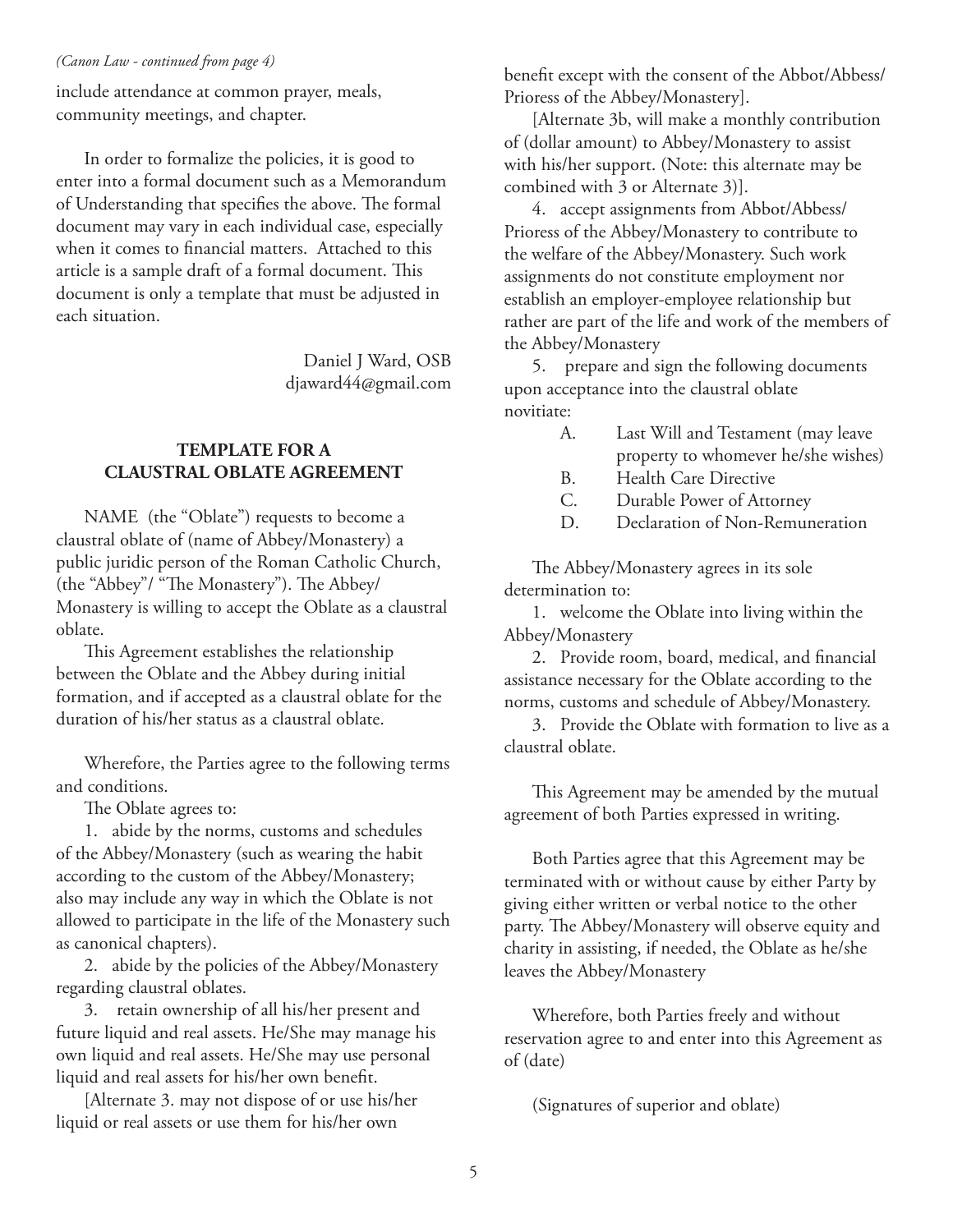## COMING EVENTS

#### **INTERNATIONAL CONGRESS ON MEDIEVAL STUDIES ONLINE May 9-14**

The ICMS has been the premier worldwide gathering of people from every branch of medieval studies for 57 years in Kalamazoo, Mich. This year provides a unique opportunity for a broader audience's virtual attendance at the hundreds of sessions being offered. The American Benedictine Academy and Cistercian Studies will host sessions, along with many others on topics related to the literature, saints, spirituality and material culture of medieval monasticism. The full program for the weeklong event is available at Western Michigan's website <https://wmich.edu/medievalcongress>.

\* \* \* \* \* \*

#### **BENEDICTINE LIFE: A VISION UNFOLDING CENTENNIAL COLLOQUIUM Mount Saint Scholastica, Atchison, Kansas and virtually June 21-24**

 The Benedictine women's Federation of St. Scholastica will celebrate its centennial with a colloquium "Benedictine Life: A Vision Unfolding" open to all with an interest in Benedictine spirituality and the future of monastic life: women and men who are professed, oblates, or spiritual seekers. It will also be offered virtually as a live stream.

Speakers will address past, present and future perspectives:

WISDOM: Judith Sutera OSB, Mount St. Scholastica, and Linda Romey OSB, Mount St. Benedict, Erie, Pa.

WITNESS: Deborah Asberry, CommunityWorks, Inc., and Patricia Fawkner SGS, Good Samaritan Sisters, Australia

WAY FORWARD: Katie Gordon, Nuns & Nones, and Edith Bogue OSB, Sacred Heart, Cullman, Ala.

Information and registration are at <scholasticacelebration.org>.

\* \* \* \* \* \*

#### **FROM ANCHORHOLD TO PARISH: ENGLISH MONASTICISM AND ANGLICAN SPIRITUALITY Nashotah House, Nashotah, Wisc. June 23-24**

The sixteenth-century Church of England was greatly influenced by late medieval English monastic spirituality. John Bede Pauley and Bede Thomas Mudge have both shown the monastic influence, especially from the Benedictines, on the *Book of Common Prayer*; and scholars such as Eamon Duffy have demonstrated that there was continuity between late medieval devotional practices and early Anglican piety.

Speakers for the conference are Rev. Professor Bryan D. Spinks, professor of liturgical studies and pastoral theology at Yale Institute of Sacred Music, Yale Divinity School, and Berkeley Divinity School at Yale, and Dr. Ann W. Astell, professor of theology at the University of Notre Dame. Information is at <https://nashotah.edu/breckconference/>.

\* \* \* \* \* \*

#### **SACRED SITES: THE HOLY LAND IN THE HEART OF ITALY June 18-27**

Join Msgr. Timothy Verdon, Prof. Alexei Lidov, and Fr. Martin Shannon CJ as they lead a Mount Tabor pilgrimage tour to sacred sites inspired by the Holy Land in the scenic regions of central Italy. After introductory discussions at the home of the Mount Tabor Centre in Villa Via Sacra in beautiful Barga, the tour will take us to the Holy Mountain of San Vivaldo, Bologna, Loreto and conclude in the iconic city of Florence. A modern pilgrimage of faith for the renewal of heart, mind and body. Information is at <https://mounttabor.it/events/>.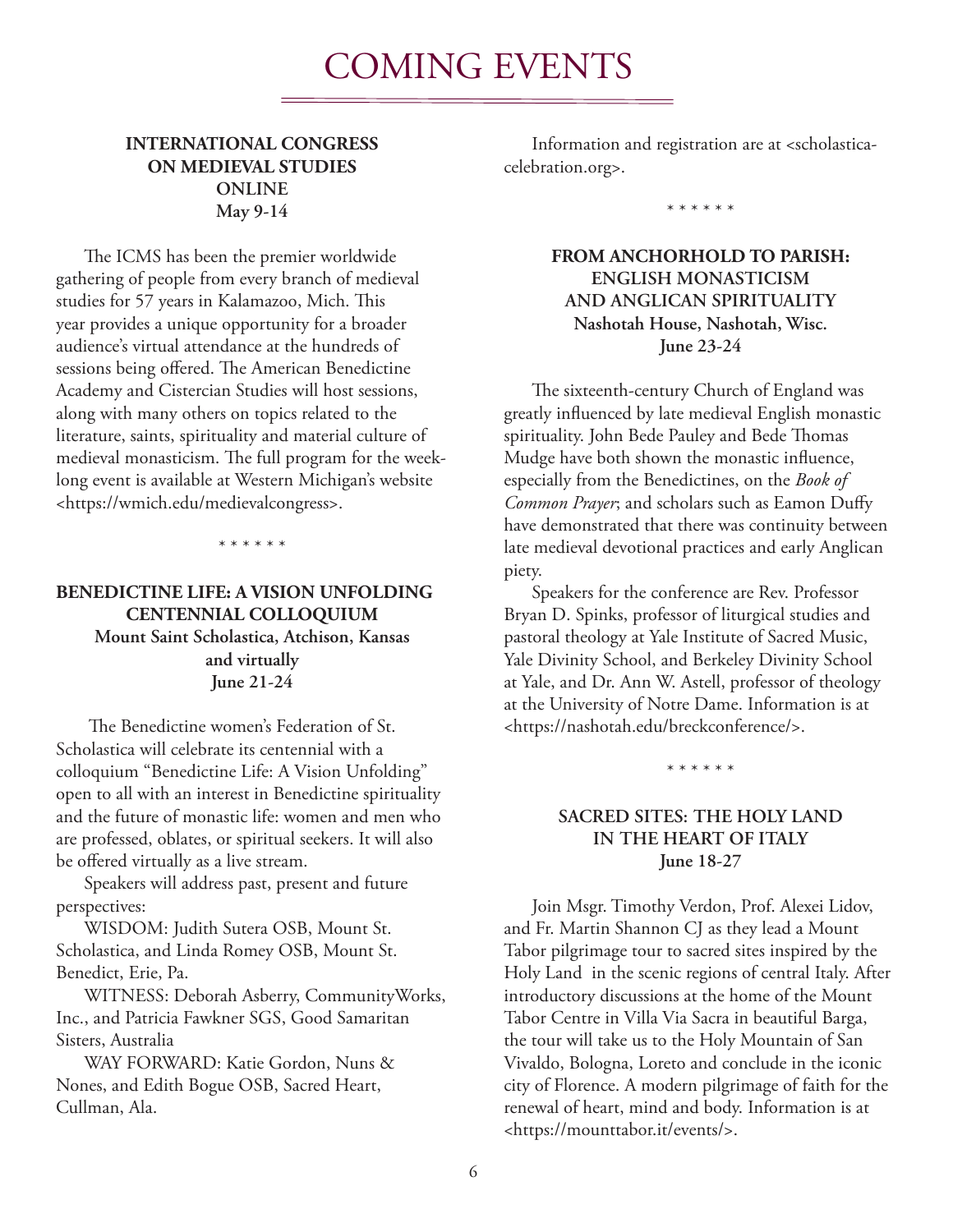#### **DIVERSITY AND DIGNITY ACROSS TIME AND PLACE The 12th Triennial Conference on the History of Women Religious University of Notre Dame June 26-29, 2022**

The Conference on the History of Women Religious (CHWR) was established in 1988 to assist historians in discovering and preserving the historical record of vowed women and to integrate their stories into the larger narratives of their times and places.

Throughout their histories, women religious have celebrated and struggled with many aspects related to diversity in their personal lives, congregations, and ministries. At the same time, their work has often focused on upholding the "dignity of the human person," particularly the dignity of women. This conference seeks to explore aspects of diversity and dignity within the history of women's religious congregations around the world.

The conference is hosted by Notre Dame's Cushwa Center for the Study of American Catholicism and cosponsored by Notre Dame's Medieval Institute, Saint Mary's College (Notre Dame, Indiana), and the Center for Spirituality at Saint Mary's College.

Information about HWR and the conference are at: <https://cushwa.nd.edu/hwr/>.

\* \* \* \* \* \*

### **SAINT JOHN'S SCHOOL OF THEOLOGY MONASTIC INSTITUTE "Humility" Saint John's - Collegeville, Minn. June 27 - July 1**

The topic for the 33rd annual Monastic Institute at Saint John's School of Theology is "Humility: Paradoxical Pathway to Union with God." Letting go of the demands of the ego begins with fear of the Lord. The ascent of the ladder of humility leads to that perfect love that casts out fear. Come and explore the wisdom of the monastic tradition on this central challenge of embracing the Cross of Christ with the assistance of highly-regarded spiritual guides: Luke Dysinger OSB (St. Andrew's, Valyermo, Cal.), Manuela Scheiba OSB (Abbey of St. Gertrude, Alexanderdorf, Germany), and Michael Casey OCSO (Tarrawarra Abbey, Australia). Register at <https:// www.csbsju.edu/sot/lifelong-learning/monastic>.

\* \* \* \* \* \*

#### **SAINT MEINRAD SEMINARY AND SCHOOL OF THEOLOGY "Thomas Merton and the Spirituality of Non-Violence" June 25-26, July 23-24, and August 20-21**

Saint Meinrad's Graduate Theology Program is offering an in-person 3-weekend course on "Thomas Merton and the Spirituality of Non-Violence," taught by Fr. Adrian Burke OSB. For more information and to register either for credit or non-credit, contact Sr. Jeana Visel OSB at jvisel@saintmeinrad.edu.

\* \* \* \* \* \*

### **NORTH AMERICAN ASSOCIATION OF BENEDICTINE OBLATE DIRECTORS St. Meinrad Archabbey, St. Meinrad, Ind. August 4-9**

This year's NAABOD convention will be hosted at St. Menrad's Archabbey in Indiana and the theme will be "Weaving St. Benedict's Way of Life into the Future." The speakers are Fr. Thomas Gricoski, OSB, of St. Meinrad Archabbey and Sister Anita Louise Lowe of Immaculate Conception in Ferdinand, Ind. This gathering is for directors of oblates and/or an oblate designated by them to attend. Registration and final details will be posted on the NAABOD website: <www.naabod.org>.

All ABA memberships run concurrent to the calendar year, regardless of when the membership began. If you're reading this online or in a library and wondering why you didn't receive a copy, chances are your membership expired. Please check the current 2022 member list on page 11, renew soon and encourage new members to join. Payment may be made by mail or by using the Paypal link on the membership page of the website.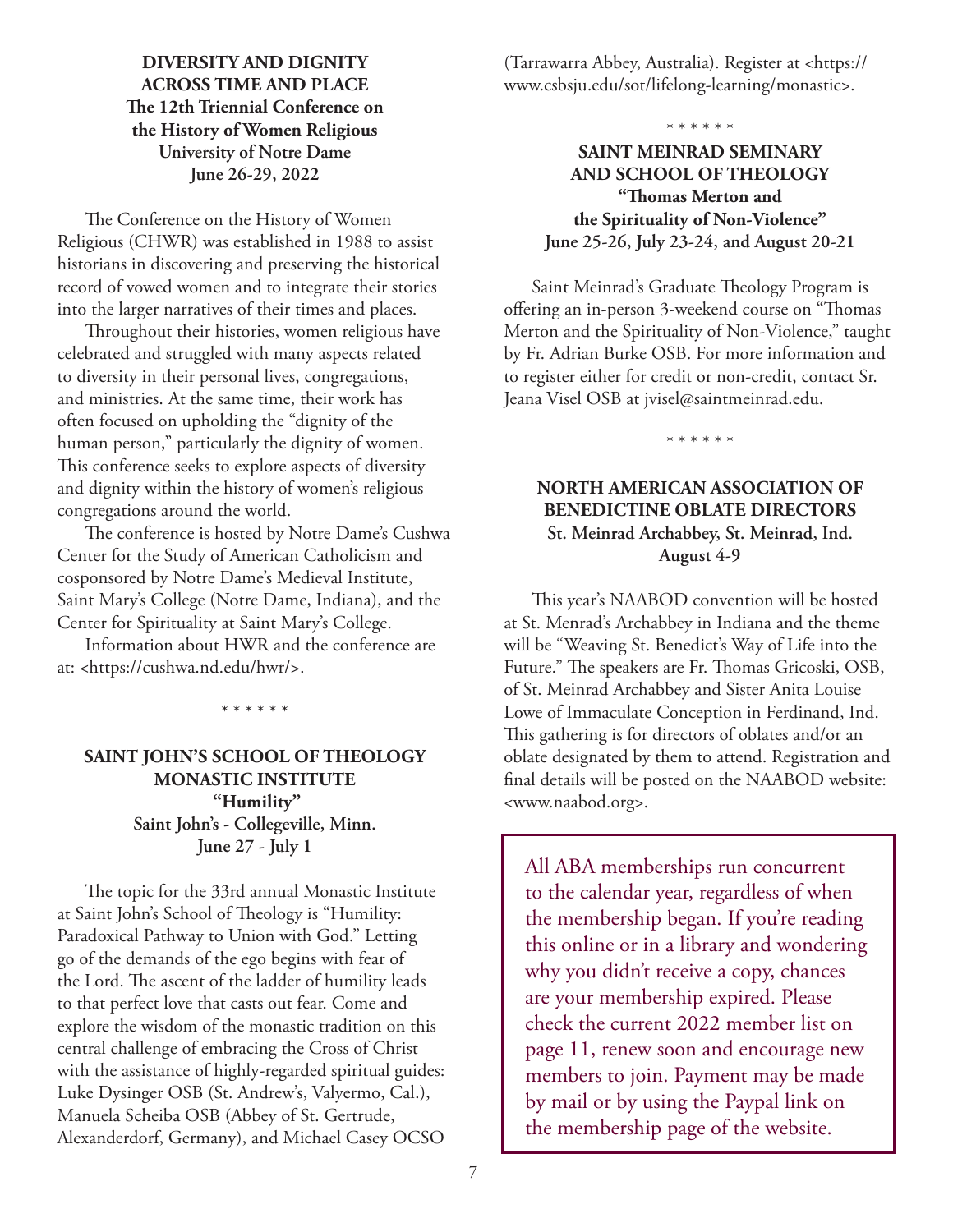# **NEWS**

In a recent election, Sister Bernadine Reyes OSB was elected prioress at St. Scholastica Monastery (Boerne, Tex.).

Dom Brendan Freeman OCSO has been appointed as Superior *ad nutum* of New Melleray Abbey (Peosta, Iowa).

\* \* \* \* \* \*

Paraclete Press is offering a series of Lenten live online webinar presentations on the topic of stability as part of their introduction to Nathan Oates' new book on the subject. The presentations, Wednesday evenings at 7 p.m. Eastern Time are:

March 19: "Stability and God/Stability and Self" with Nathan Oates

March 16: "Stability for Non-Monks" with Kathleen Norris and Michael Patrick O'Brien

March 23: "Stability and Growth" with Jonathan Wilson Hartgrove

April 6 "Stability and the Family" with Ron Rolheiser.

Details are at the paracletepress.com website.

\* \* \* \* \* \*

Abbot John Klassen, OSB, is pleased to announce that Therese L. Ratliff, PhD, will be the next director and chief executive officer of Liturgical Press, the publishing apostolate of Saint John's Abbey. Ratliff will succeed Peter Dwyer after 33 years of service to the Press, 21 years as director. Ratliff will be the second layperson and the first woman to lead Liturgical Press in its 96-year history.

Ratliff comes to Liturgical Press with a diverse and accomplished portfolio in Catholic book and periodical publishing. Most recently, Ratliff served as the publisher of books and devotionals for the US divisions of Bayard, Inc.: Twenty-Third Publications, Pflaum Publishing Group, and Creative Communications for the Parish. She has contributed to several international publishing boards and is currently the vice president of the Association of Catholic Publishers Board of Directors (2020-2023). Before joining Bayard, Inc., Ratliff enjoyed a variety of publishing roles and experiences at Pauline Books and Media.

"We are thrilled to have Therese Ratliff come on board as director of Liturgical Press," said Klassen. "She is an energetic, vibrant person who brings a rich set of leadership experiences in the world of Catholic publishing."

"I am thrilled to be joining a talented, topnotch team and look forward to building on the extraordinary reputation of Liturgical Press," said Ratliff. "We in Catholic publishing must meet the moment our world faces in diverse new ways, and I'm confident that, together, we will find new pathways and explore new directions for the Gospel to take root and flourish."

"I am delighted in the appointment of Therese Ratliff as the next director of Liturgical Press," said Dwyer. "She brings exceptional leadership skills and vision, as well as a deep commitment to the Gospel, to her tenure at the helm of this storied and trusted house."

Ratliff has a PhD in theology and education from Boston College, a Master of Arts in theology from St. Michael's College, and a Bachelor of Arts in writing, literature, and publishing from Emerson College.

Prior to Dwyer, previous directors of Liturgical Press were monks of Saint John's Abbey, Collegeville, Minnesota: Fr. Virgil Michel, OSB, whose energy and vision led to the founding of Liturgical Press in 1926; Fr. William Heidt, OSB (1949-1978); Fr. Daniel Durken, OSB (1978-1988); and Fr. Michael Naughton, OSB (1988-2001).

\* \* \* \* \* \*

The Norbertine community at St. Michael's Abbey in Silverado, Cal., is celebrating the opening of their new library. Two notable collections for monastic scholars are now housed at St. Michael's: the personal library of the preeminent early church historian Henry Chadwick, and the rare books of Thomas C. Oden, editor of the *Ancient Christian Commentary on Scripture.*

\* \* \* \* \* \*

The Alliance for International Monasticism (AIM USA) has launched its annual Lenten appeal with the following beneficiaries: monastery in Viet Nam to assist in Covid relief, in Lurin, Peru, for new bread machine and oven, and in Democratic Republic of Congo for study funds for sisters to train in catechesis and health care. To find out more or make donations, go to <www.AIM-USA.org>.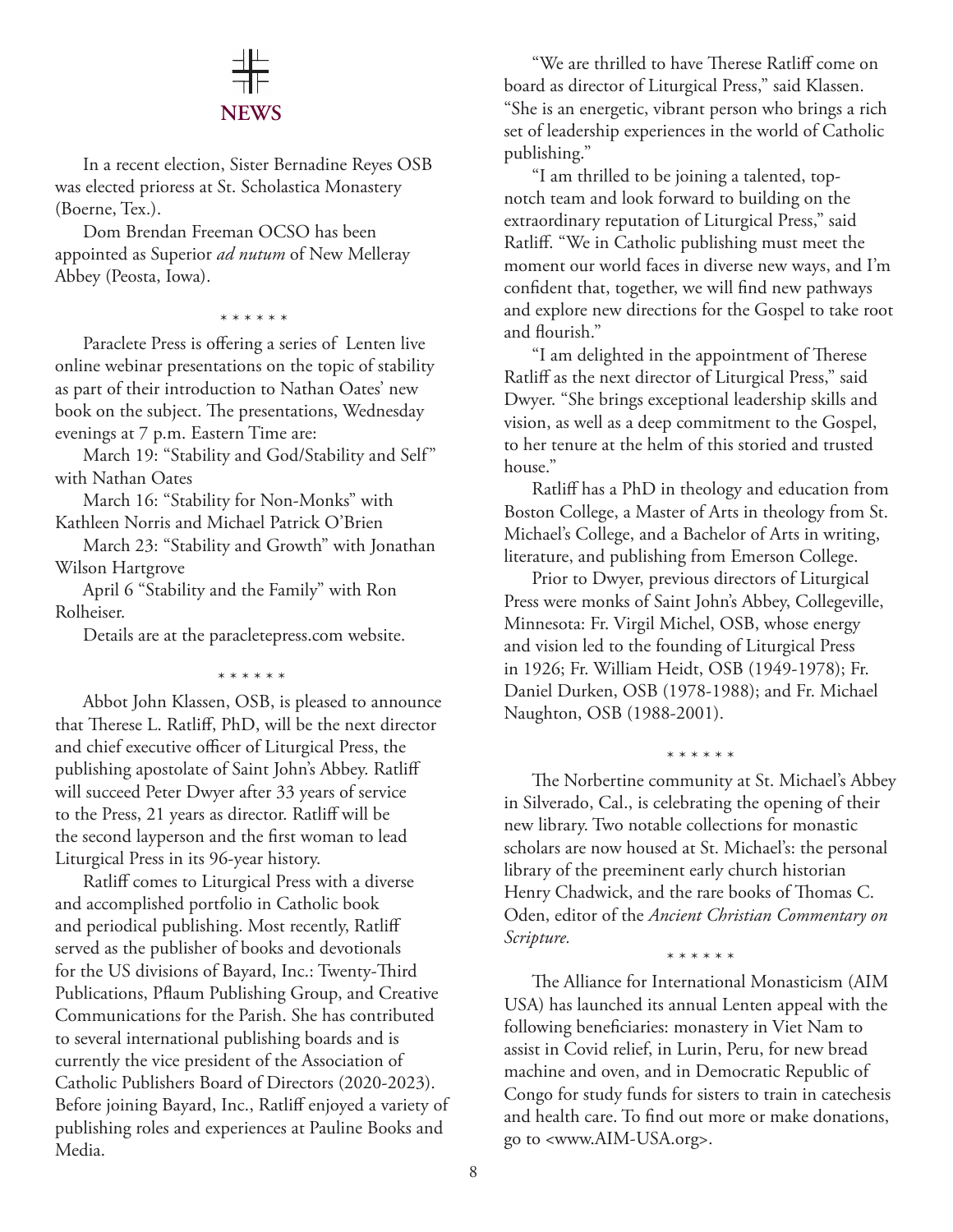## CONVENTION MATTERS

It is time for ABA members to nominate current ABA members for vice-president (who becomes president) and two board members to be elected at the convention. President Greg Peters will be going off of the board and Gregory Evans, vice-president/ president elect will become president. Current board member Sister Colleen Maura McGrane will complete her term and is not eligible for re-election. Board members Tom Piazza and Sister Jeana Visel remain on the board for another 2 years. Sister Edith Bogue was elected to a 2-year term in 2020 to complete the board term of Gregory Evans, who was elected vice president at that meeting, and can now be re-elected. Membership will also elect a new vice-president who will assume the presidency in 2024.

Duties can be found in the by-laws and a list of current ABA members is on page 11 of this newsletter. Nominations may be submitted in advance or made from the floor during the business meeting. Having nominations in advance helps to ensure that there is a good slate and allows for information about the candidates to be published in the June AMN in advance of the convention for the members' deliberation and prayer. Please take time to give this right of membership your energy and initiative. Members may submit names for vice-president or board members by email (greg.oblsb@gmail.com) or by hard copy to:

Gregory Evans c/o St. Benedict Monastery 9535 Linton Hall Rd. Bristow, VA 20136

非

#### *Prayer for Deceased ABA Members*

As a part of the convention, the ABA will honor all members who have died since the 2020 meeting. Please send names of deceased members to the ABA president, Greg Peters (greg.peters@biola.edu). If the person was a religious or oblate, include the name of their monastery and city. You are welcome to add more about the person's life and their contributions to the ABA and monastic life.

#### *Convention Art Display*

The Visual Arts Section of the ABA invites Benedictine artists to submit one to four pieces of their artwork for the ABA Art Show at the convention in Schuyler, Nebraska. There will also be a digital art gallery for artists to submit one to three digital images.

Criteria for submission:

- original artwork in any medium (fiber, ceramic, woodworking, stain glass, photography, etc.)

- pieces ready for hanging or display on a pedestal or table

- each clearly labeled with the artist's name & medium - the name of the artist's community and its location

- shipped in a returnable container with prepaid return shipping included. DO NOT SHIP ANYTHING WITH GLASS.

 Bring art to the convention or ship so that it can arrive at the convention site by noon, July 7, 2022. ABA is not responsible for return shipments. Shippers will need to make arrangements for return shipping with Gregory Evans.

Send art to: St. Benedict Center

Attn: ABA Art

1126 Road I

Schuyler, NE 68661

Submissions for the digital gallery need to be in JPEG format. Please email files to greg.evans. oblsb@icloud.com by June 18, 2022. Don't hesitate to contact Gregory Evans with any questions or concerns: Phone (571) 225-7745, Email: greg.oblsb@ gmail.com.

## 非

*Change your contact list:* The ABA welcomes new executive secretary/treasurer Julie Ferraro. Julie is an oblate and social media specialist for Mount St. Scholastica. All correspondence, dues and other ABA matters should be sent to her at:

Julie Ferraro Mount St. Scholastica 801 So. 8th St. Atchison, KS 66002 ABAcadSec@gmail.com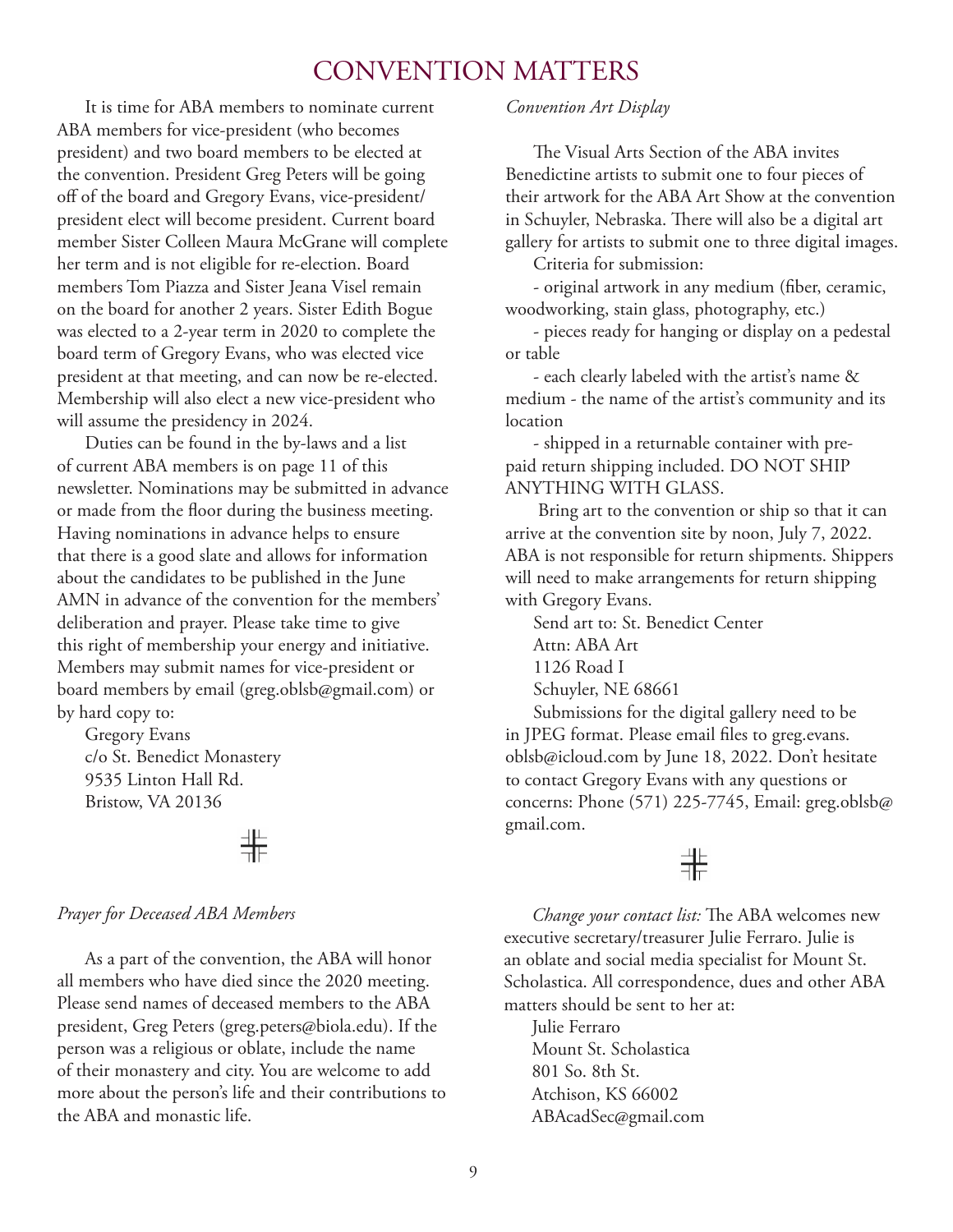## **ABA ESSAY CONTEST**

Each convention year, the ABA sponsors an essay contest exploring topics related to the Benedictine tradition and charism. This contest is aimed at inspiring writing among newer community members and is open to monastics and oblates who have made their first profession or oblation within the past 10 years.

The word "essay" derives from the French verb *essayer* – to try, probe, or test. The *Oxford English Dictionary* notes that essays offer a sense of inquiry and discovery. They provide concrete evidence of the thinking that has gone into a piece of writing. The best essays spark thinking. They maintain a balance between the objective and the subjective. They inspire and delight the reader as well as inform.

In keeping with the upcoming ABA conference theme of "Give Me a Word…" we are seeking essays that explore how God speaks in monastic tradition, the Rule of Benedict, and everyday monastic life, and what word (wisdom) Benedictine life has to share with the world today. Your essay should be 3000–3200 words in length and incorporate a variety of published or archival sources and personal experience.

#### **Requirements for Participation:**

The contest is open to professed members and oblates up to 10 years after first profession or oblation Submit a double-spaced essay of 3,000-3,200 words in a Word document.

Your essay should contain no identifying information.

In your accompanying email please include your name, community, date of first profession or oblation, and mailing address.

> **Send to:** Sister Colleen Maura McGrane, O.S.B., Contest Committee Chair at: colleenmaura@gmail.com **Deadline:** March 31, 2022 Winners will be notified by May 15, 2022. **Prize:** A two-year membership in the American Benedictine Academy Waiver of registration and hospitality fees for the 2022 ABA convention

A book of interest for monastics/oblates The possibility of having one's essay published in a relevant publication

#### BRIEF BOOK REVIEWS

*Benedictine Options*: *Learning to Live from the Sons and Daughters of Saints Benedict and Scholastica*  (Liturgical Press, 2021) Patrick Henry.

This book is a response to the controversial 2017 book by Rod Dreher entitled *The Benedict Option*  (subject of a lenghty feature review in the June 2017 issue of this newsletter). Patrick Henry points out that both his book and Dreher's are laymen's views of Benedictinism, but the contrast is sharp.

 $\overline{\phantom{a}}$ 

While Dreher is an outsider, Henry has been deeply immersed in monasticism through his decades-long association with real monastics. While Dreher has a flee-the-world-and-circle-the-wagons misconception of what Benedict was doing, Henry uses real life examples to show how Benedictine men and women engage with and transform the world.

He gives the reader an opportunity to learn about authentic Benedictine options from early traditions and heresies, to the journey of nuns through post-Vatican transitions, to the way the lifestyle speaks to modern life and issues. This is a profound and thought provoking book, but it is made up of short and readable segments that present the essence of what Benedictines believe and practice. As Henry masterfully refutes Dreher while presenting other options, every monastic and oblate would benefit from spending time and thought with this book.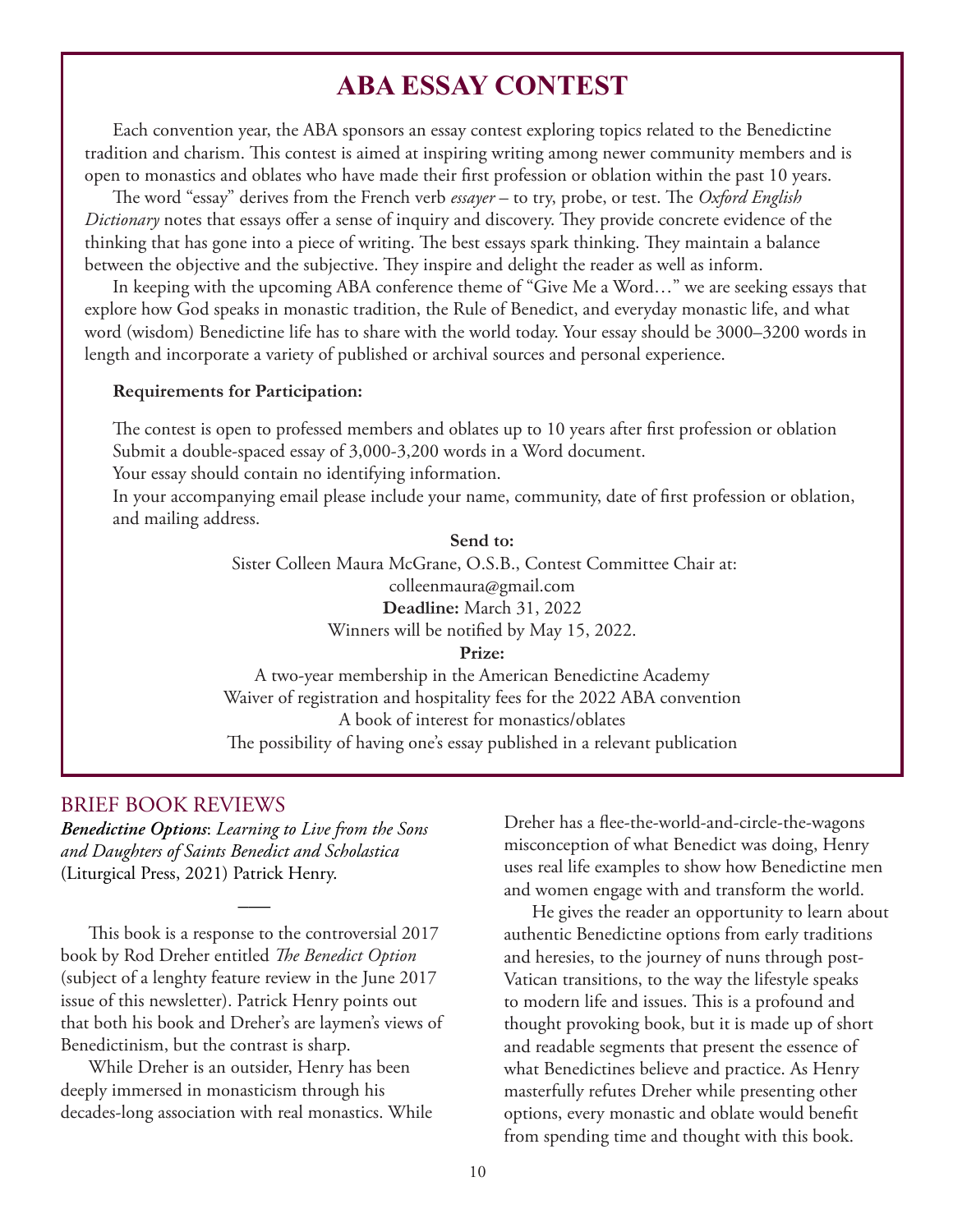## *2022 Membership of the Academy*

Below is a list of the 2022 membership of the Academy. Please encourage community members, oblates and others with interest in monastic life to consider joining this organization.

Your membership supports the ABA website, *The American Monastic Newsletter*, awards and grants for monastic studies, and conventions (for which members receive a registration discount).

Allen Obl., Gerry - Bellevue NE Bailey OSB, Roberta - St. Leo FL Bartel OSB, Archabbot Martin - Latrobe PA Becker OSB, Jane - Crookston MN Bercovitz, Margaret A - Cheshire CT Biermaier OSB, Ann Marie - St. Joseph MN Bogue OSB, Edith - Duluth MN Branigan OSB, Renee - Dickinson, ND Bratrsovsky OSB, Mary - Lisle IL Brown, Jesse J - Arvada CO Brown OSB, Elizabeth - Glendora CA Burkhard OSB, Marianne - Rock Island IL Bush, Jacquelyn - Maplewood MN Carrillo OSB, Elizabeth - Atchison KS Chears Obl., Kevin - Chicago IL Compton, James - Herndon VA Del Monte OSB, Kathleen - Duluth MN Dirkes Obl., Paul - New Smyrna Beach FL Dummer OSB, Mary Lou - St. Paul MN Ellis, Rose A. - Fredericksburg TX Evans, Gregory - Bristow VA Evans OSB, Robin Lynn - Ferdinand IN Fallon OSB, Ramona - Watertown SD Feiss OSB, Hugh - Jerome ID Ferraro, Julie - Atchison KS Forman OSB, Mary - Cottonwood ID Fowler, Susan A Fox OSB, Ruth - Dickinson ND Frick, Katherine D - Manassas VA Funk OSB, Mary Margaret - Beech Grove IN Guarino, Maria S - Fredericksburg VA Gudger Obl., Cheryl - Port Ocrchard WA Guerra, Michael Heble OSB, Judith Ann - Lisle IL Hensell OSB, Eugene - St. Meinrad IN Hollermann OSB, Ephrem - St. Joseph MN Joyce OSB, Timothy - Hingham MA Jung OSB, Virginia - Chicago IL Kehrwald OSB, Jennifer - Rapid City SD Kelly, Jean P. - Westerville OH Kenney, Jan Klassen OSB, Abbot John - Collegeville MN Kodell OSB, Jerome - Subiaco AR Lavandero, Ramon - Salt Lake City UT LeDuc, Dianne Long, Rev. Victor - Mt. Vernon IL Long OSB, Marie Therese - Tulsa OK Lowe OSB, Anita Louise - Ferdinand IN Maranise Obl., Anthony - Germantown TN McCarthy OSB, Anne - Erie PA McGrane OSB, Colleen Maura - Clyde MO

McKenzie OSB, Lynn - Cullman AL Meyers, Steven - New Era MI Moorse OSB, Dunstan - Collegeville MN Neff Obl., David - Tallahassee FL Nehotte OSB, Catherine - St. Paul MN Neuman OSB, Matthias - St. Meinrad IN Neville OSB, Eileen - Yankton SD Norris Obl., Kathleen - Honolulu HI Odermann OSB, Valerian - Richardton ND Oetgen, Jerome - Arlington VA Oliver OSB, Richard - Collegeville MN Panowicz OSB, Mary Kay - Yankton SD Parks, Rev. Photios - Flat Rock NC Peters Obl., Greg - La Mirada CA Piazza, Thomas - Richmond CA Pickett, Pat - Ashland City TN Prohaska OSB, Kimberly - Ft. Smith AR Purcell OSB, Antoinette - Beech Grove IN Quaintance OSB, Susan - Chicago IL Quint, Mari - Cockeysville MD Ranek OSB, Jeanne - Yankton SD Raverty OSB, Aaron - Collegeville MN Rea, James - Lincoln NE Richmond, Rev. Donald - Loomis CA Rinehart OSB, Barbara - Nanaimo B.C. Rippinger OSB, Joel - Aurora IL Rittmueller, Tracy - Sauk Rapids MN Riyeff, Jacob - Milwaukee WI Romey OSB, Linda - Erie PA Roth OSB, Neal - Lacey WA Rudolph OSB, Susan - St. Joseph MN Sautner OSB, Adel - Watertown SD Schlabach, Gerald - St. Paul MN Schmidt, Stephanie - Erie PA Seretny, Dr. Michael - West Lafayette IN Shannon, CJ, Martin - Orleans MA Simons OSB, John L. - Jacksonville FL Slizys, Maria - Lompoc CA Smith OSB, Lynne - Middleton WI Smudde, Peter M. - Bloomington IL Somerton, Jane - Cottonwood ID Speck, Michael - Winona MN Stasiak OSB, Rt. Rev. Kurt - St. Meinrad IN Stoner OSB, Dorothy - Erie PA Studzinski OSB, Raymond - Washington DC Suhr OSB, Laura - St. Joseph MN Sutera OSB, Judith - Atchison KS Swan OSB, Laura - Lacey WA Tewes OSB, Mary - Villa Hills KY Torvend, Dr. Samuel - Lakewood WA Upton RSM, Julia - Syosset NY

Valente, Judith - Normal IL Varga, Hildegard - Paris AR Vess, Deborah - Statesboro GA Visel OSB, Jeana - Ferdinand IN Wambach OSB, Anne - Erie PA Ward OSB, Daniel - Silver Spring MD Yocum, Demetrio - South Bend IN Young, Dr. Joshua - Dubuque IA

#### A special thanks to our sponsors

Abbey of St. Louis, St. Louis, Mo. Abbey of Gethsemani, Trappist, Ky. Annunciation Monastery, Bismarck, N.D. Assumption Abbey, Richardton, N.D. Benedictine Sisters of Chicago, Chicago, Ill. Benedictine Sisters, Elizabeth, N.J. Benedictines of Perpetual Adoration, Clyde, Mo. Benedictine Sisters of Virginia, Bristow, Va. Benet Hill Monastery, Colorado Springs, Colo. Conception Abbey, Conception, Mo. Holy Name Monastery, St. Leo, Fl. Missionary Benedictine Sisters, Norfolk, Neb. Mon. Immaculate Conception, Ferdinand, Ind. Mount St. Benedict, Crookston, Minn. Mount Saviour Monastery, Pine City, N.Y. Mount St. Scholastica, Atchison, Kan. Our Lady of Grace, Beech Grove, Ind. Sacred Heart Monastery, Dickinson, N.D. Sacred Heart Monastery, Yankton, S.D. St. Anselm's Abbey - Washington, D.C. St. Benedict's Monastery, St. Joseph, Minn. St. Benedict's Monastery, Winnipeg, MB Saint John's Abbey, Collegeville, Minn. St. Lucy's Priory, Glendora, Cal. St. Martin's Abbey- Lacey, Wash. St. Mary's Monastery, Rock Island, Ill. St. Meinrad Archabbey - St. Meinrad, Ind. St. Placid Monastery - Lacey, Wash. St. Scholastica Monastery - Duluth, Minn. St. Scholastica Monastery - Fort Smith, Ark. St. Vincent Archabbey - Latrobe, Pa.

#### www.americanbenedictine.org

https://www.facebook.com/ americanbenedictineacademy